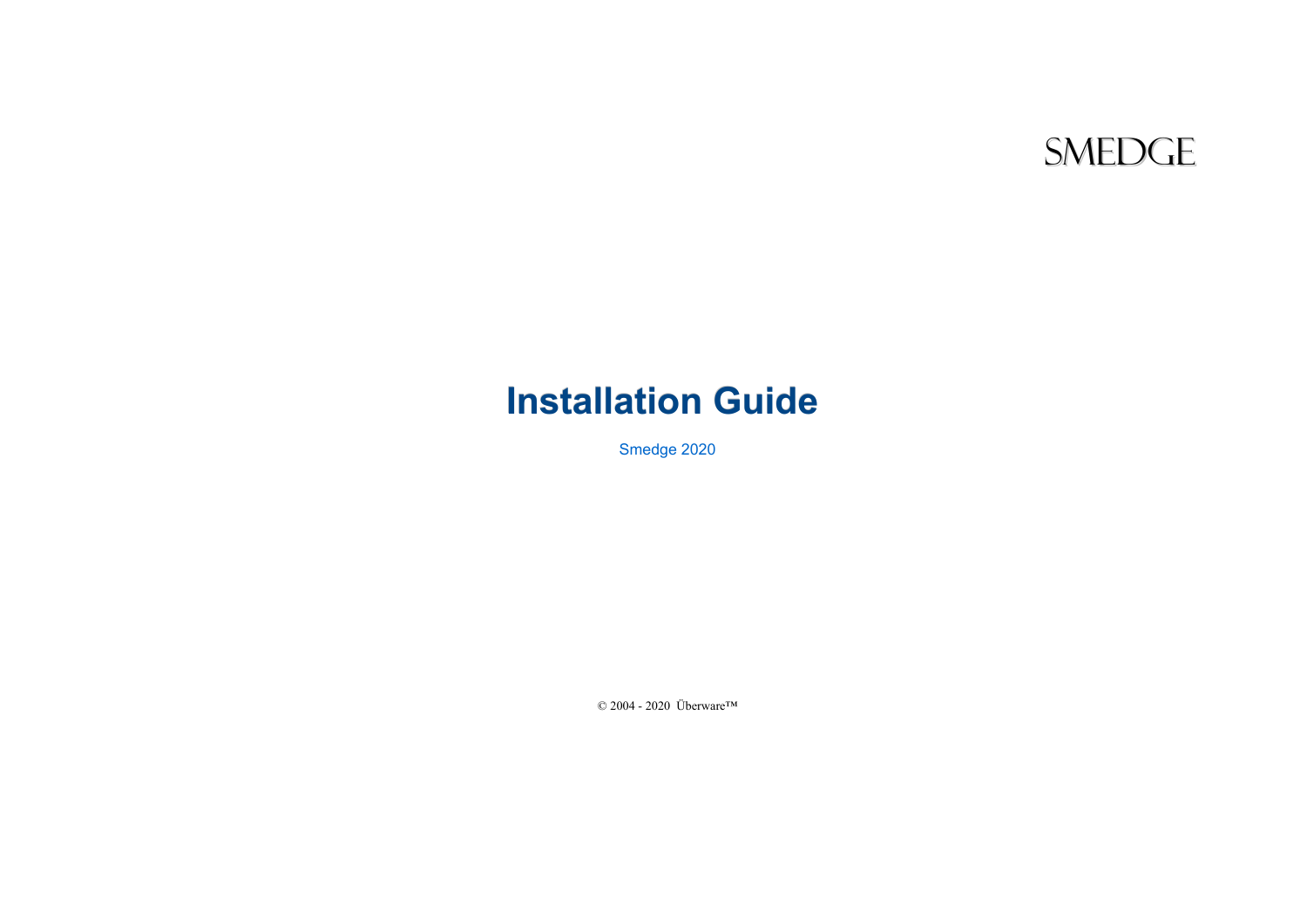# **Table of Contents**

| <b>WELCOME TO SMEDGE!</b>                         | 3               | <b>RUNNING SMEDGE AUTOMATICALLY</b>               | 13              |  |
|---------------------------------------------------|-----------------|---------------------------------------------------|-----------------|--|
| <b>SOME DETAILS ABOUT SMEDGE</b>                  | $\mathbf{3}$    | <b>MACHINE ROLES</b>                              | 13              |  |
| <b>WINDOWS</b>                                    | 4               | <b>INSTALLING SERVICES USING SMEDGEGUI</b>        | 14              |  |
| <b>OS-X</b>                                       |                 | <b>INSTALLING SERVICES USING THE SYSTEM TOOLS</b> | 15              |  |
| <b>LINUX</b>                                      | <u>6</u>        |                                                   |                 |  |
| <b>INSTALLING THE LICENSE</b>                     |                 | <b>UPGRADING SMEDGE</b>                           | 16              |  |
| <b>GETTING OTHER PROGRAMS TO WORK WITH SMEDGE</b> | 8               |                                                   |                 |  |
| <b>WORKING CROSS-PLATFORM</b>                     | q               | <b>FROM SMEDGE 2010 OR LATER</b>                  | <b>16</b><br>16 |  |
|                                                   |                 | <b>UPGRADING FROM SMEDGE 3 OR EARLIER</b>         |                 |  |
| <b>SOME NOTES ABOUT WORKING CROSS PLATFORM</b>    | 10              | <b>TROUBLESHOOTING</b>                            | 17              |  |
| <b>ADDITIONAL INSTALL INFORMATION</b>             | 11              |                                                   |                 |  |
|                                                   |                 | <b>BUILDING SMEDGE FROM SOURCE</b>                | 19              |  |
| <b>AUTOMATIC ENGINE MODE</b>                      | $\overline{11}$ | <b>UNINSTALLING SMEDGE</b>                        | <b>20</b>       |  |
| <b>ALTERNATE COMPONENT CONFIGURATIONS</b>         | 12              |                                                   |                 |  |
|                                                   |                 | <b>GETTING HELP</b>                               | 21              |  |
|                                                   |                 |                                                   |                 |  |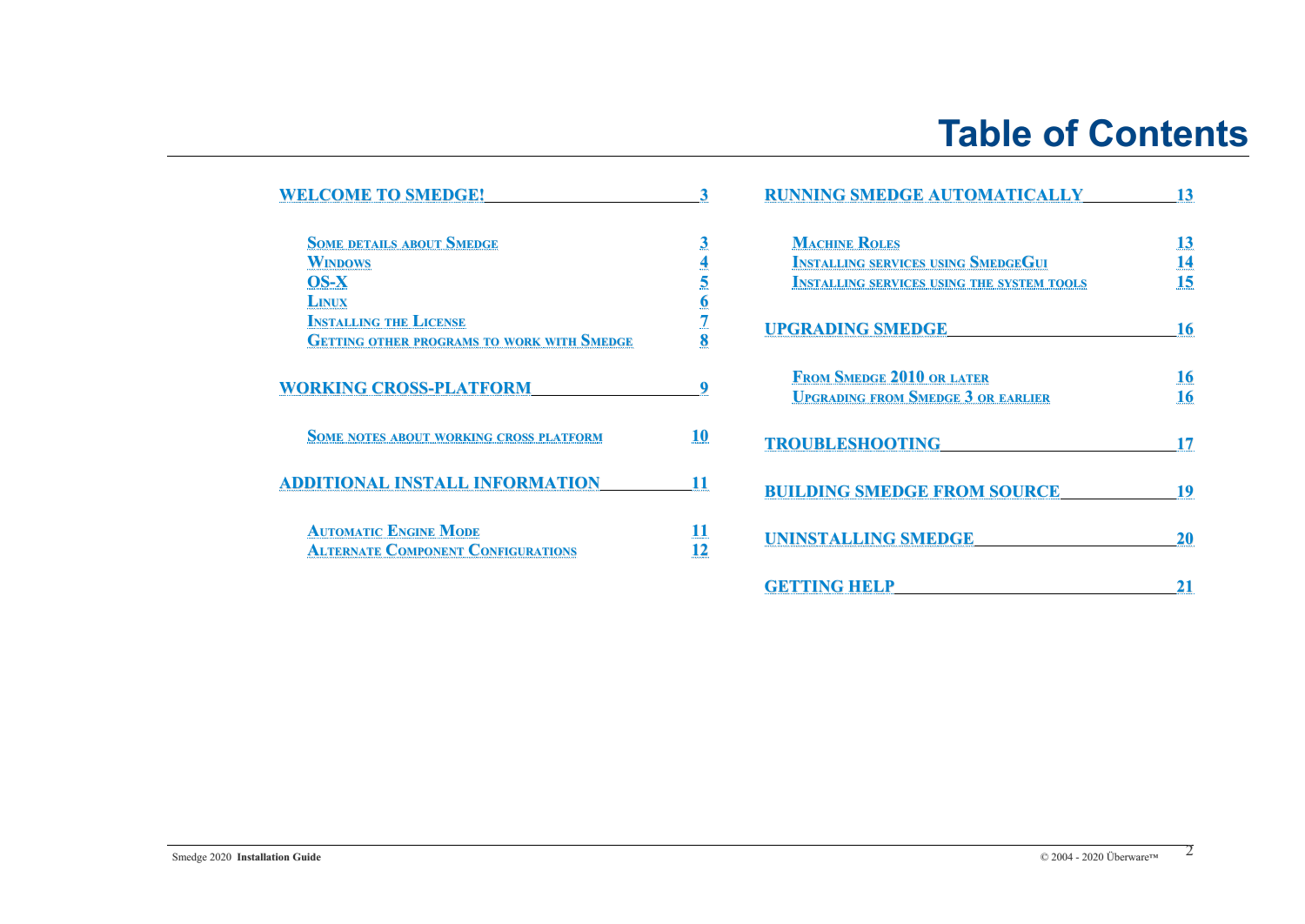<span id="page-2-0"></span>Smedge is a system that allows you to control a wide variety of other software packages on multiple machines at the same time. It provides accurate and reliable queuing and distribution of work on multiple devices. It is completely platform independent and flexible enough to support any type of work process you can imagine.

## <span id="page-2-1"></span>*Some details about Smedge*

Smedge works in a "client/server" architecture. Note that every machine can be both client and server, and that the details of that architecture are handled automatically by the program. However, there are some fundamental prerequisites for Smedge to operate correctly. Specifically, machines must be connected to a network, and machines must be able to connect to each other directly through TCP/IP. The machines do not have to be able to find each other by name for Smedge to work, but some operations may be limited if they cannot. Ask your network administrator if you have any questions about your network.

If a machine has a software firewall installed, that firewall must either be disabled or configured to allow Smedge component applications to communicate. By default, the clients let the OS pick an interface and port to use for communication, so it is generally easiest to open up any firewall by executable instead of by port. However, the ports used by the clients are configurable as well.

Please note that the products that Smedge can control are distributed and licensed separately from Smedge. For installation or licensing of these products, please contact your support agent or the technical support facilities for that software product.

We recommend using a file server to use for storing your projects and associated source, texture, data and render files. Configuring a file server is beyond the scope of this manual. There are many resources on the Internet for setting up file servers, or you can consult an IT professional or value added reseller to configure your file server and networking optimally for your needs and budget. By default, Smedge does not copy any files around as part of its processing, though it is possible to configure the system to copy files if you want to set up that kind of pipeline.

All trademarks are the property of their respective owners.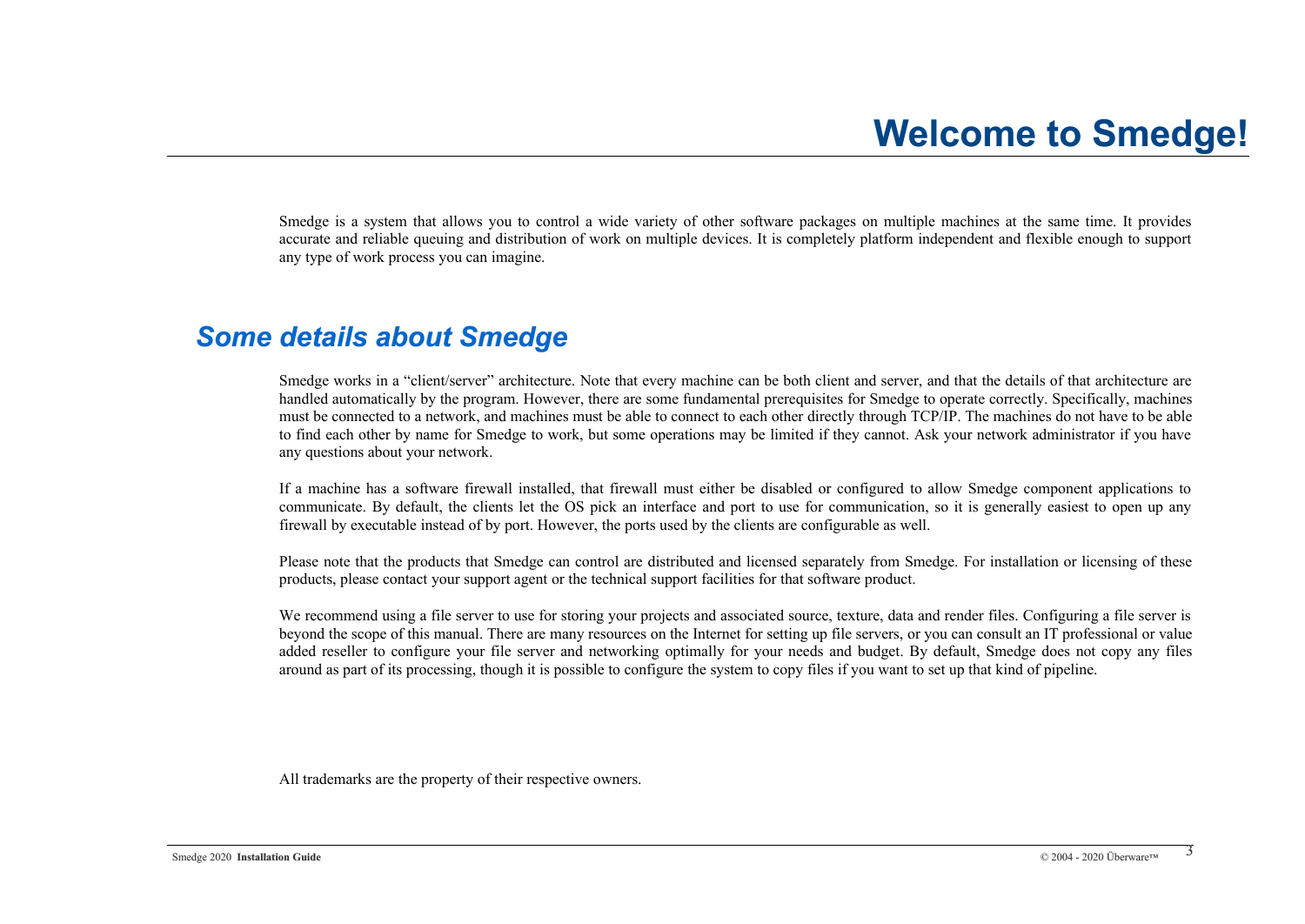## <span id="page-3-0"></span>*Windows*

Follow these steps to install Smedge on a computer running Windows Vista or later

- 1. Download the MSI file.
- 2. If it is not opened automatically, double click the MSI file to start the installation process.
- 3. Run the **Smedge** program from the Start menu or the desktop icon to start Smedge.

## **More Details**

Smedge is a 64 bit Windows application. If you want to install run Smedge from a network location, be sure to install the Microsoft Visual C++ runtime library (x64). You can download this from the Microsoft web site:

<http://www.microsoft.com/en-us/download/details.aspx?id=30679>

You can also download Smedge as a ZIP archive. This archive does not include the Microsoft Visual C++ runtime library. Download from the link above if you need it.

Smedge is no longer officially supported on Windows XP, as that operating system is end-of-life. We can provide a 32 bit build, if you need, but recommend using the 64 bit build if possible, as some operating system features are limited and limit Smedge operation and performance.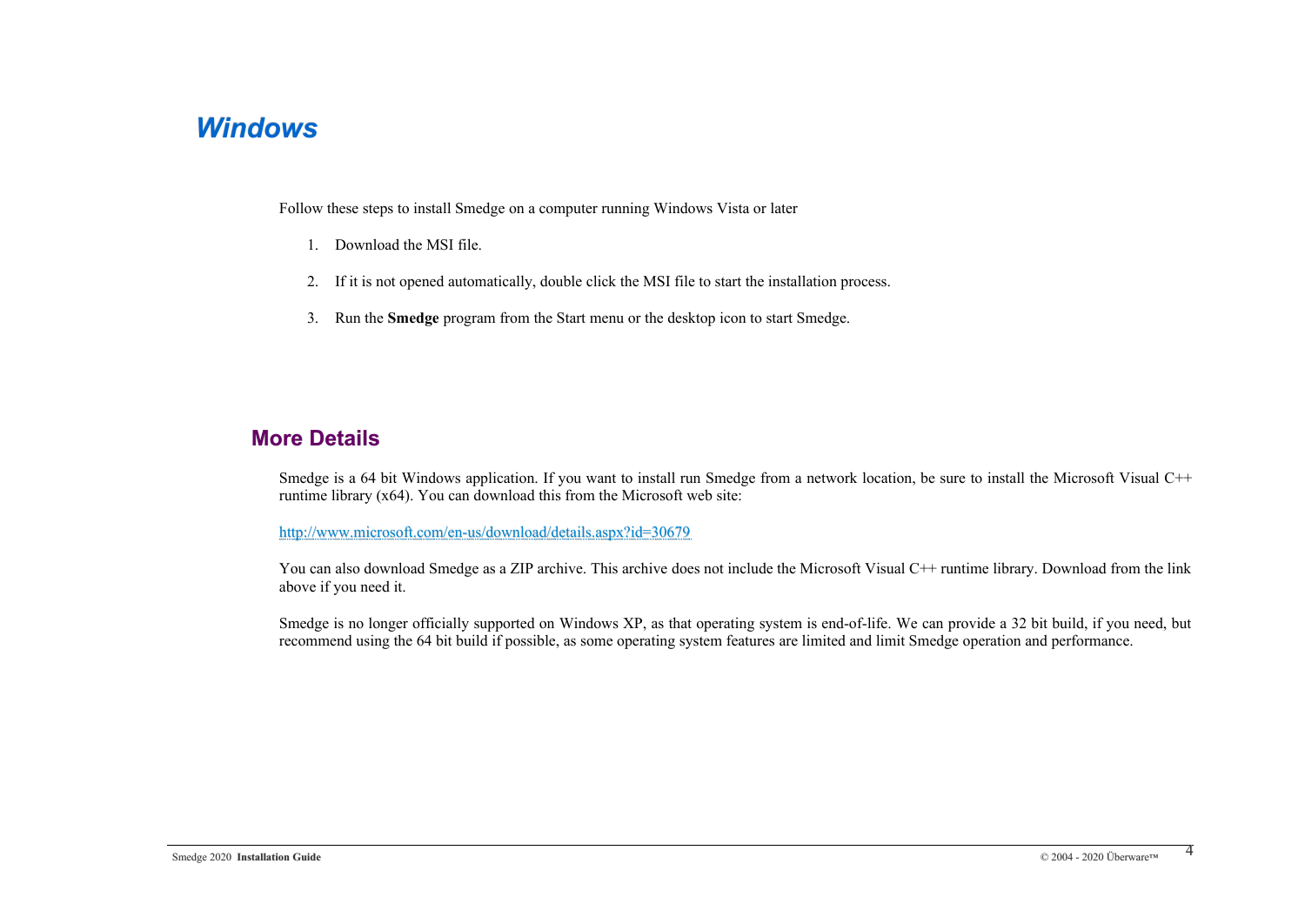# <span id="page-4-0"></span>*OS-X*

Follow these steps to install Smedge on an Intel based Macintosh computer running OS-X 10.6 or later

- 1. Download the DMG file.
- 2. If it is not automatically mounted, double click the DMG file to mount the distribution volume.
- 3. Drag the Smedge application icon to the folder where you want to install it (for example to /Applications)
- 4. Double click the Smedge icon to start Smedge.

### **More Details**

Smedge is a 64 bit Intel Mac application. The Smedge program files and libraries on Macs are entirely self contained in the Smedge.app bundle (the application icon you dragged). You can access the individual components, including the command line utilities, virtual modules and module INI files using Terminal or by using the Finder's **View Package Contents** command. You can run the application from any folder.

You can also download Smedge as a ZIP archive. Unzip it with the Finder or another Mac based tool to ensure that the internal structure is preserved correctly. Once uncompressed, the app icon can be dragged to any location you wish. Double click it to start it up.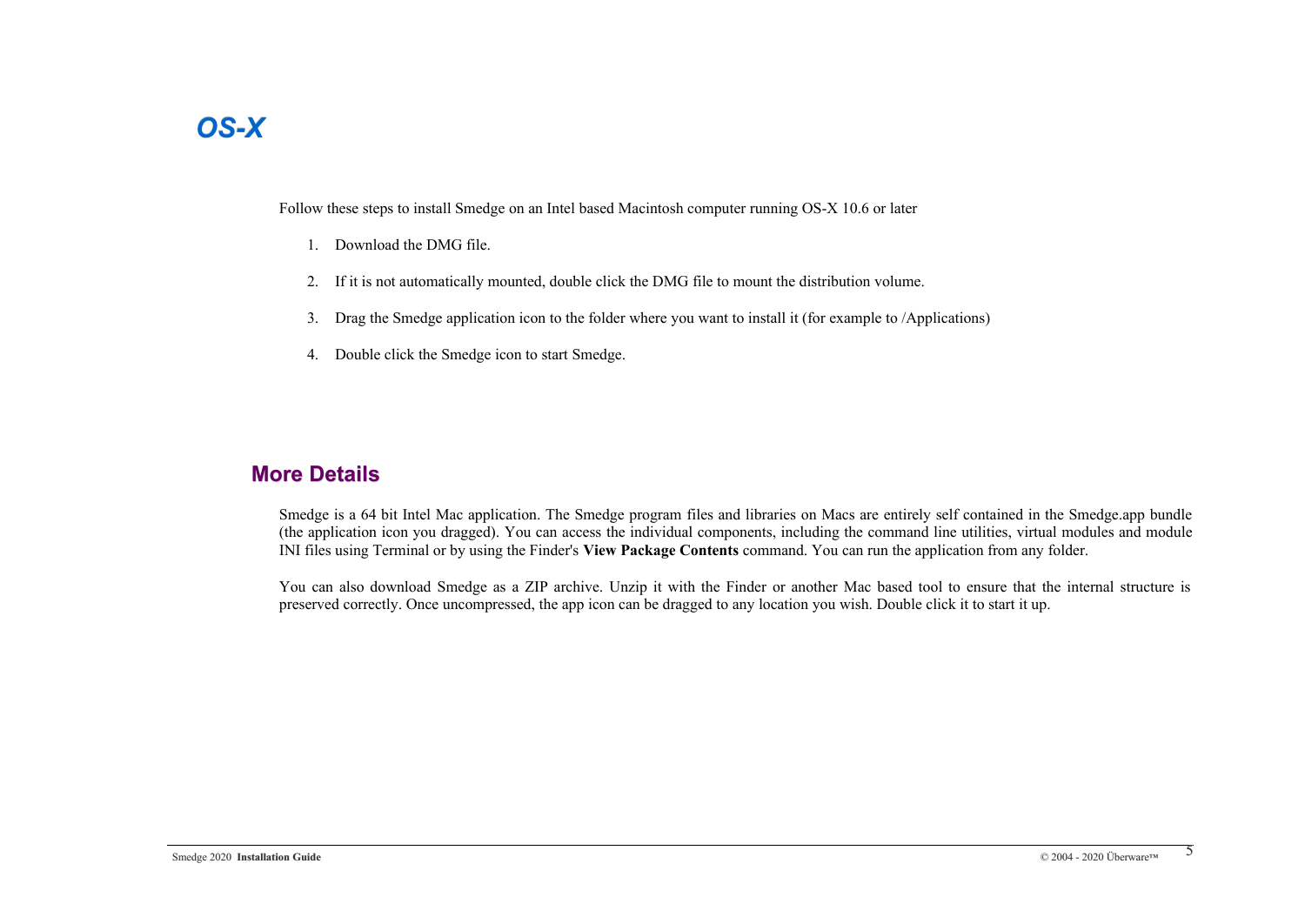## <span id="page-5-0"></span>*Linux*

Follow these steps to install Smedge on an Intel compatible computer running Linux

- 1. Download the RPM file
- 2. If it is not opened automatically, you can use a graphical package manager or the rpm command line tool to install it.
- 3. Start Smedge by typing the path to where it is installed:

/opt/smedge/SmedgeGui

### **More Details**

You can create an alias, add a symbolic link into your binary path, add the Smedge program folder to the default PATH environment variable, and so forth. Smedge currently does not automatically integrate with the Linux distributions' graphic front ends at this time, though the GUI components should work normally on any recent distribution.

You can also download Smedge as a compressed tar archive. This method allows you to place the software wherever you wish on your system. However, it does not automatically create the "Machine Folder" (/etc/smedge) or give it appropriate permissions. Without the Machine folder, some machine wide-settings may not be saved correctly between sessions. You should create this folder and open its permissions to any users that will be using Smedge for best results. The tar archive also will not install any required dependencies automatically, so you may need to install these yourself manually.

The Linux distribution is built on CentOS 7 x86 64. Other custom builds are possible, for other distributions, 32 bit versions, or other architectures. Contact [support@uberware.net](mailto:support@uberware.net) if you have a specific distribution need that is not met by one of the public builds.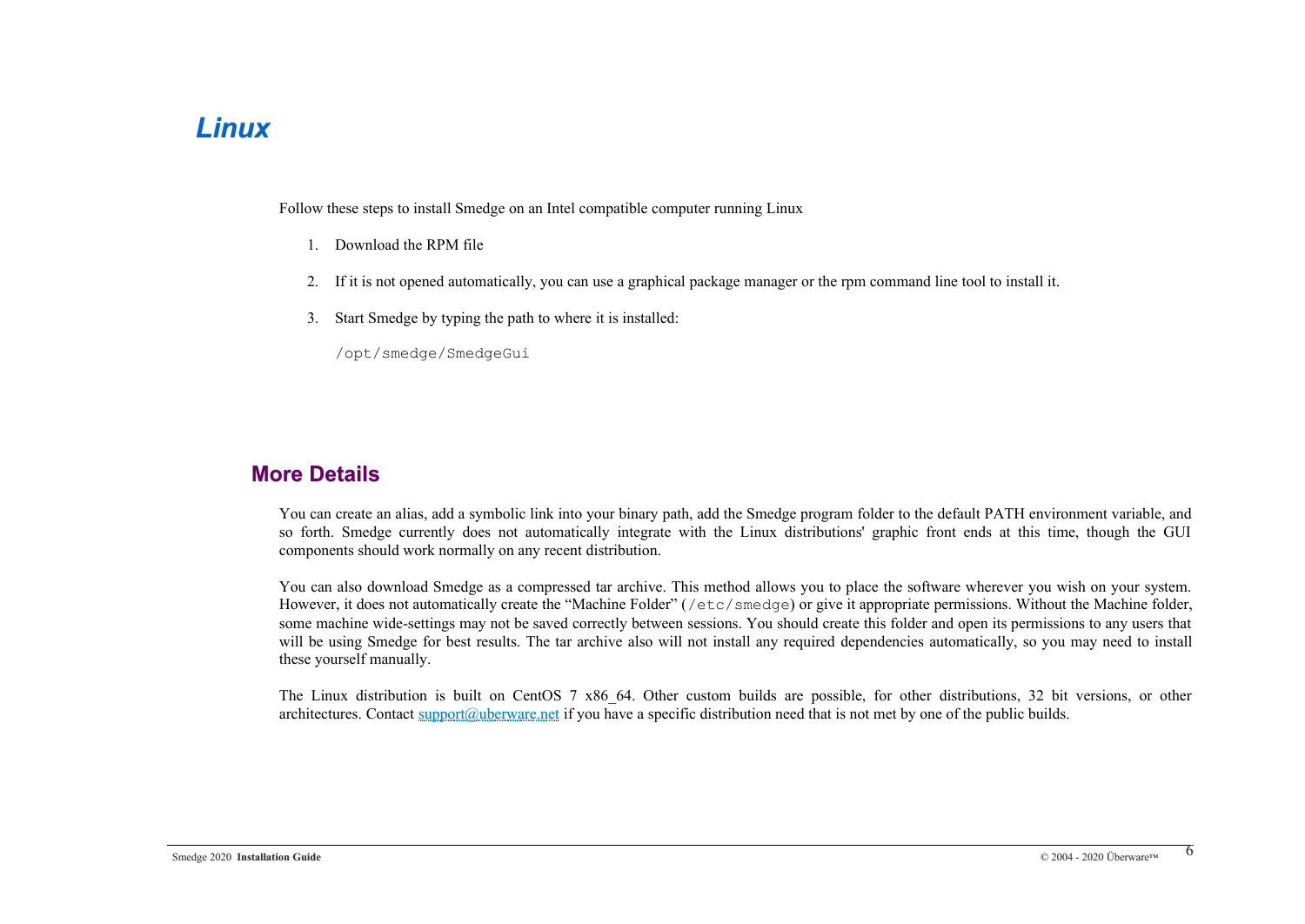# <span id="page-6-0"></span>*Installing the License*

Once you have installed at least the single Master machine, you can install the license code. You can install the code from any machine, on any platform, that is currently connected to the Master. You will only need to install a single code no matter how many machines you have.

Follow these steps to install the license:

- 1. Start **SmedgeGui**. It does not matter which machine you use, as long as it can connect to the Master.
- 2. Make sure you are in **Administrator Mode**
- 3. Choose **System** > **System Commands** > **Submit License…**
- 4. Copy the **Master ID** code you see into the field on your Uberware.net account [generate license page.](http://www.uberware.net/generate_license.php)
- 5. Paste the resulting code back into the **License Code** field.
- 6. Click **OK**.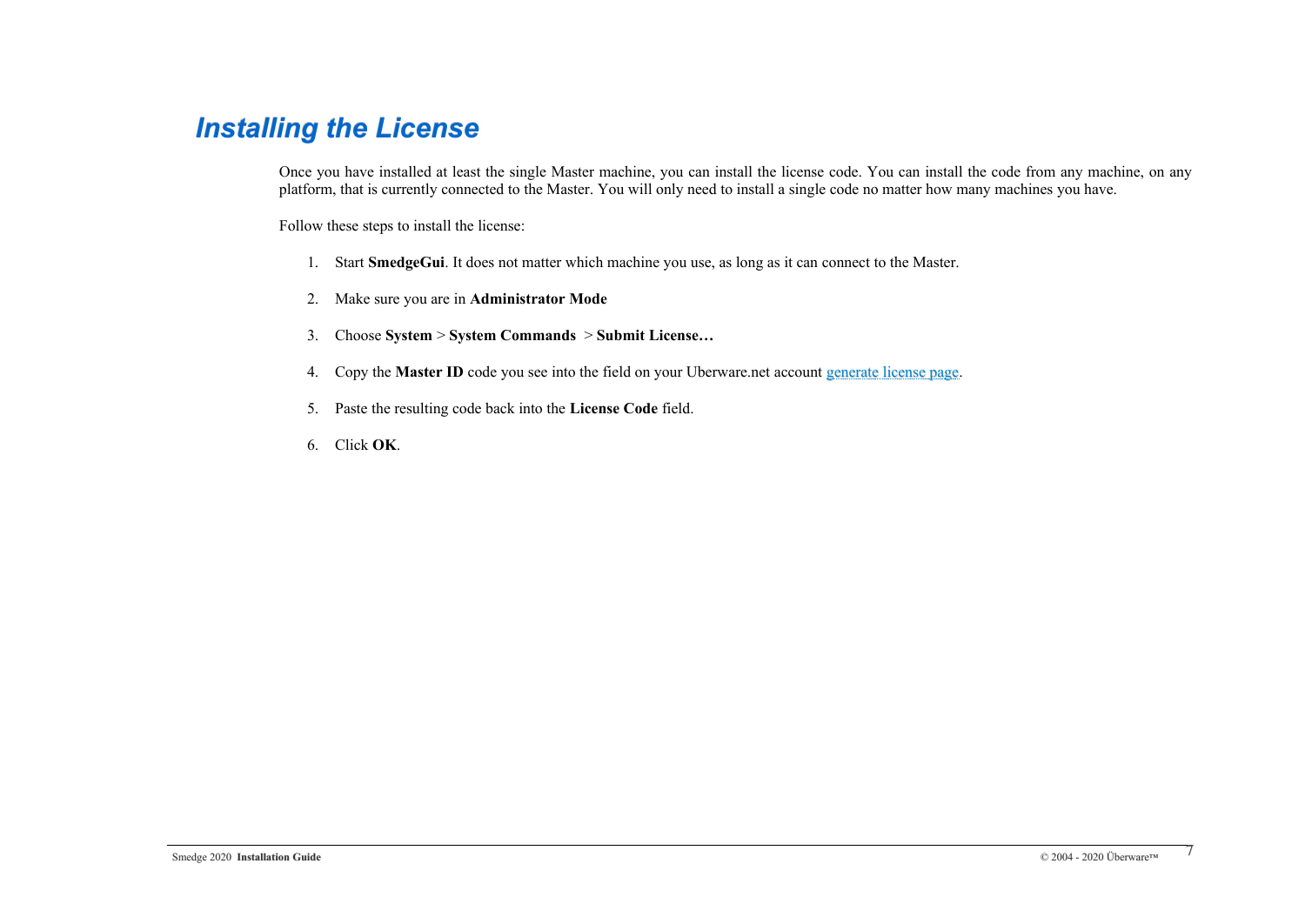## <span id="page-7-0"></span>*Getting other programs to work with Smedge*

Smedge can control many third-party applications if they provide a command line based interface. For example, the Maya Product supports rendering of Maya scenes using a common command line interface. Some of these Products may require additional support to get operating. Besides basic issues such as installation and licensing of the third party application, one of the most common issues is ensuring that Smedge is able to find the command line executable to use the system.

Many products in Smedge can try to find the executable in a known default installation location, and can often find the latest version of an application if multiple versions are installed. When Smedge is started on a machine, it checks the paths it knows about, looking for new installations. Note, however, that once it has detected an installed version, it will not update that version if you later install an updated version of that product. You will need to manually update the version like below.

If a Smedge Product uses a command line executable, that Product will have a way to set the path to the executable manually. The most common way is to set this as an option for that Product on the Engine, by following these steps:

- 1. Select all of your Engines in **SmedgeGui**
- 2. Choose **Engine** > **Configure Product Options…**
- 3. Select the Product you wish to configure, for example "Maya".
- 4. Put the desired path into the **Path to the Executable** field

For example, the path to the Maya 2014 executable on OS-X is usually: /Applications/Autodesk/maya2014/Maya.app/Contents/bin/Render

- 5. If desired, repeat the steps 3 and 4 for any other Products you may need.
- 6. You may want to save a full configuration as a default you can apply to have all settings configured from that default automatically by pressing the **Save as Default** button. Alternatively, you can save the full configuration as a Preset, which you can the apply to new machines to set them up quickly with standardized settings.
- 7. Click **OK** to have the change committed to every Engine you had selected.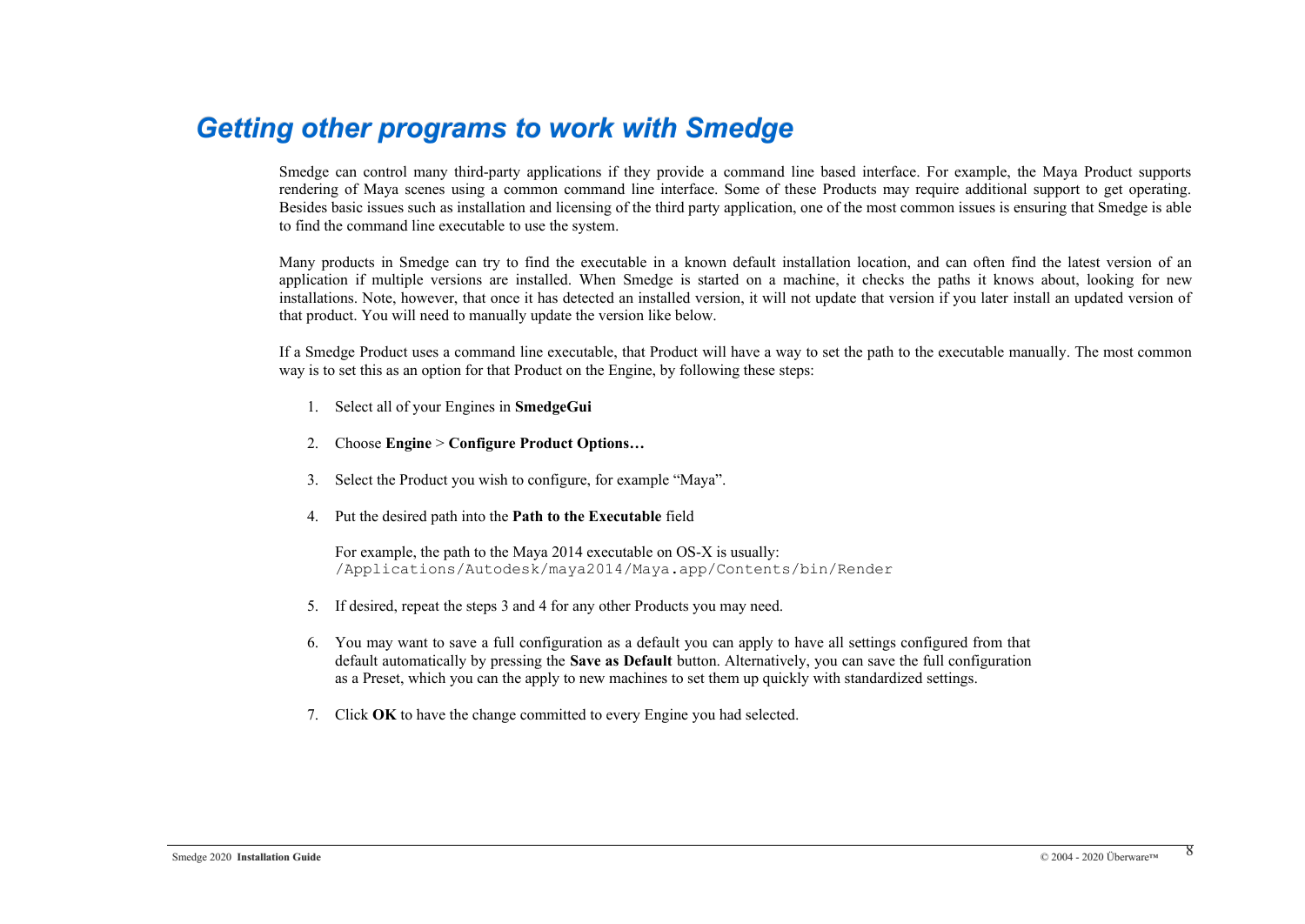# <span id="page-8-0"></span>**Working Cross-Platform**

When you are mixing multiple operating system platforms together, any Smedge component application can be run on any platform and they all interconnect together. However, because each platform handles access to network resources differently, there are some additional steps that are required for completely transparent multi-platform operation.

The key to making Smedge work across multiple platforms is to tell the system how to translate the different access systems that you are using on your site. For example, if your project files are generally kept on a file server that is mounted on a Windows drive letter, you would tell Smedge the drive letter that you are using on Windows, and the mount point on a Unix file system that a Linux or OS-X machine uses to access that same file server.

To configure path translations, follow these steps:

1. Start **SmedgeGui**.

It does not matter which platform you use, or which machine you use. Any machine that has Smedge installed can allow you access to configure the system. However, you must be in **Administrator Mode**. This command is available in the **System** menu.

2. Choose **System** > **System Commands** > **Configure Master…**

This opens the Master configuration dialog box. You can get more information about this dialog box in the *User Manual* included in the Smedge distribution, or available on our website: <http://www.uberware.net/smedge3/docs.php>

- 3. Click on the **Path Translations** tab.
- 4. Click the **Add** Button
- 5. The three fields listed here are the "root" part of the file path, or the leftmost part, which indicates which physical volume on which the file resides. For example, on Windows, the root is usually a drive letter or UNC path:

```
X:\Projects\MyJob\scenes\MyScene.fil
\\Server\Drive\Projects\MyJob\scenes\MyScene.fil
```
Each platform has its own syntax for identifying file systems. For example, on a mac, this same file may be accessed with this path:

/Volumes/FileServer/Projects/MyJob/scenes/MyScene.fil

The Path translations are the parts of the two names above that are different, the underlined part, starting at the leftmost character. See the following examples: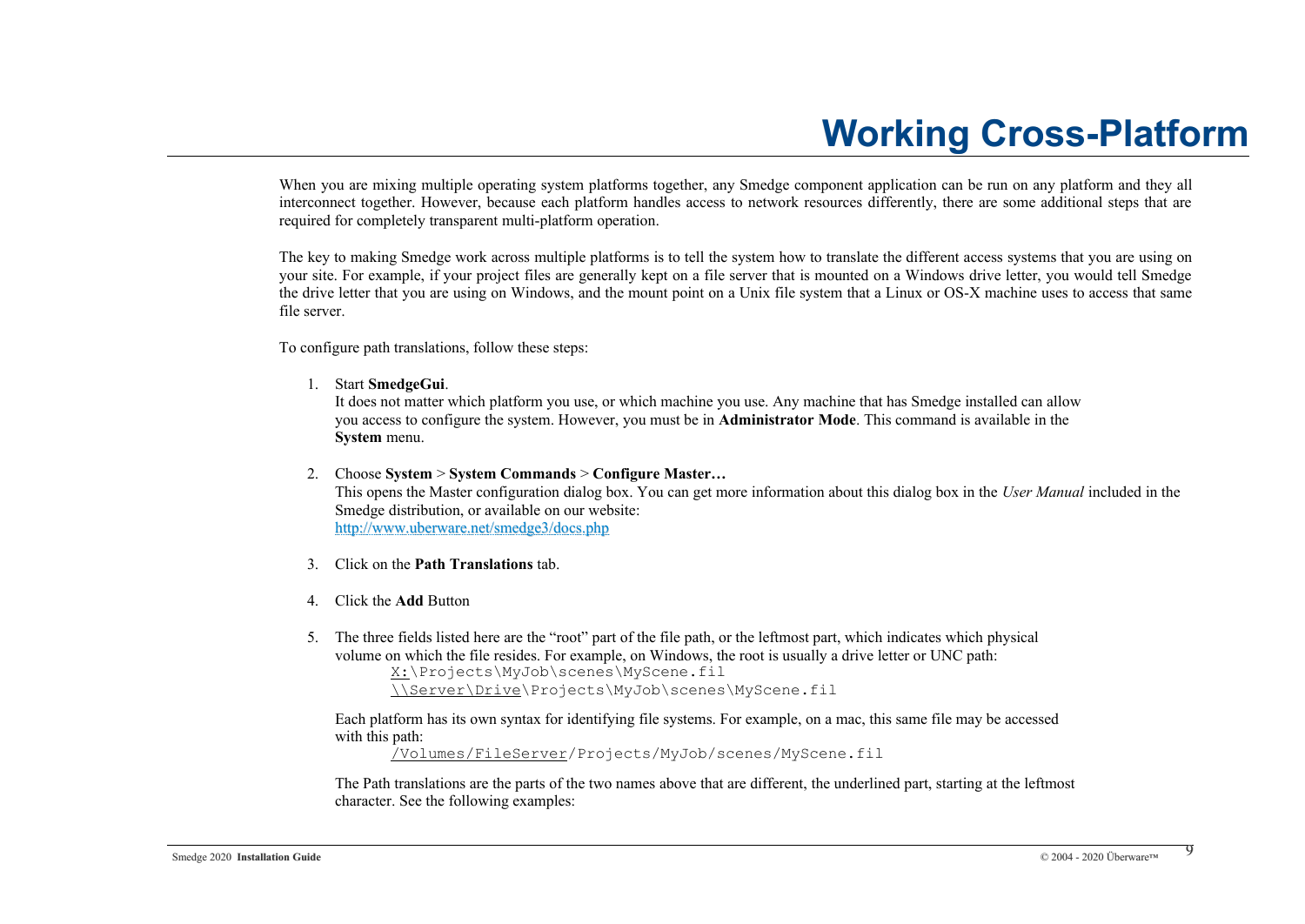| In this example, the mapped drive $X:$ on Windows |
|---------------------------------------------------|
| will be translated to /mnt/Server on Linux        |
| and /Volumes/FileServer on OS-X.                  |

You can leave the field for any platform you do not use blank. This example is how it can look if you only use Windows and OS-X machines. It also shows a UNC path instead of a drive letter.

Although these screen captures were made on Windows, you could use any platform to make these changes.

- 6. Click **OK** to add the translation to the list of translations and close the small Path Translations adding dialog.
- 7. Click **OK** again to close the Configure Master dialog and submit the changes to the Master.

## <span id="page-9-0"></span>*Some notes about working cross platform*

Smedge will always translate the paths that it actually operates with. This means, paths that are submitted by the user as part of the Job information, or paths that the Smedge software itself was able to detect from the products it controls. However, any paths that may be embedded into the work's source files (like texture files referenced in a scene or source clips from a project) may not be accessible to Smedge.

Smedge includes a feature to try to translate the scene contents. However this will only work reliably with rendering products that use a text file format for their scene data. Every Product currently supported in Smedge that uses only a text file format for its scene data already has this system enabled by default. For example, Nuke, mental ray Standalone, Pixar RenderMan, and V-Ray Standalone all use this system by default.

You can try enabling the system for other Products. If you only ever use Maya ASCII format scenes, this will work great with all Maya products, too. However, note that the translation Smedge does is a simple text file translation, so if the file is in binary format, it may get corrupted by the attempts to translate the files, and will probably not work correctly. Many of these products (like Maya) can be somewhat smart about translating their own scene data as needed. If you experience unexpected results from cross-platform renders, check that your source files are accessible by all nodes when accessed through the file server.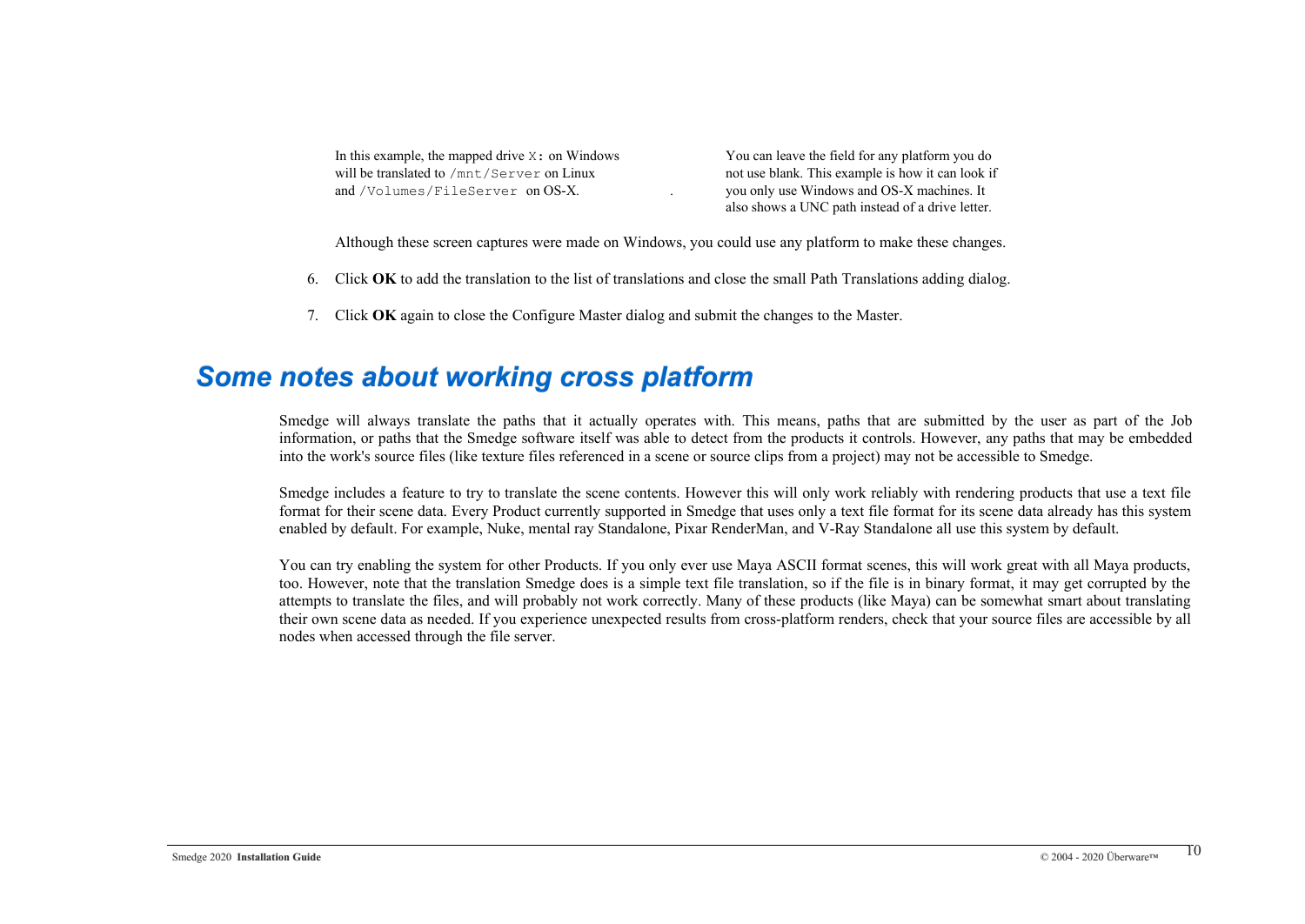## <span id="page-10-0"></span>*Automatic Engine Mode*

<span id="page-10-1"></span>To reduce the Smedge overhead when a machine is primarily being used for rendering and not as an active interface to the system, Smedge includes a feature called "Engine Mode" where the GUI disconnects itself from the Master, and shuts down any redundant backup Master running on the machine. In this mode, the machine runs with about the same amount of overhead as if you ran just the the SmedgeEngine component manually.

Automatic Engine Mode kicks in after a certain amount of time without any interaction in the GUI. The amount of time is configurable at the system level in the Administrator Options dialog box, and can also overridden for a specific machine in the SmedgeGui options. You can also manually enter Engine Mode using a menu command in the system menu.

If your computer's name includes one of the words: "render", "node", "blade", or "smedge" and a number, or consists only of numbers, Smedge assumes that this machine is primarily meant to run as an Engine, and the GUI will start in Engine Mode by default the first time you start Smedge. You can always use the Connect menu command to run in normal mode.

For successive runs, GUI will run in the same mode as whatever the last mode it was in when it shut down. Note that the Master component is also stopped in Engine mode, unless your machine is the primary Master machine. When you restart a machine that was in Engine Mode, the Master component is not started with the GUI, and is only restarted when you try connecting if your machine was previously the Master when it last shut down.

In normal usage, this is not a problem. If you generally start the same machines up in the same modes, things will work consistently. If you end up with no Master on your network, you will need to manually start the Master on at least one machine. If that machine was not the master or an upto-date mirror the last time it was running, you may have out of date job information. If you find this to be the case, you can stop that master and try starting it on a different machine that may have been up-to-date.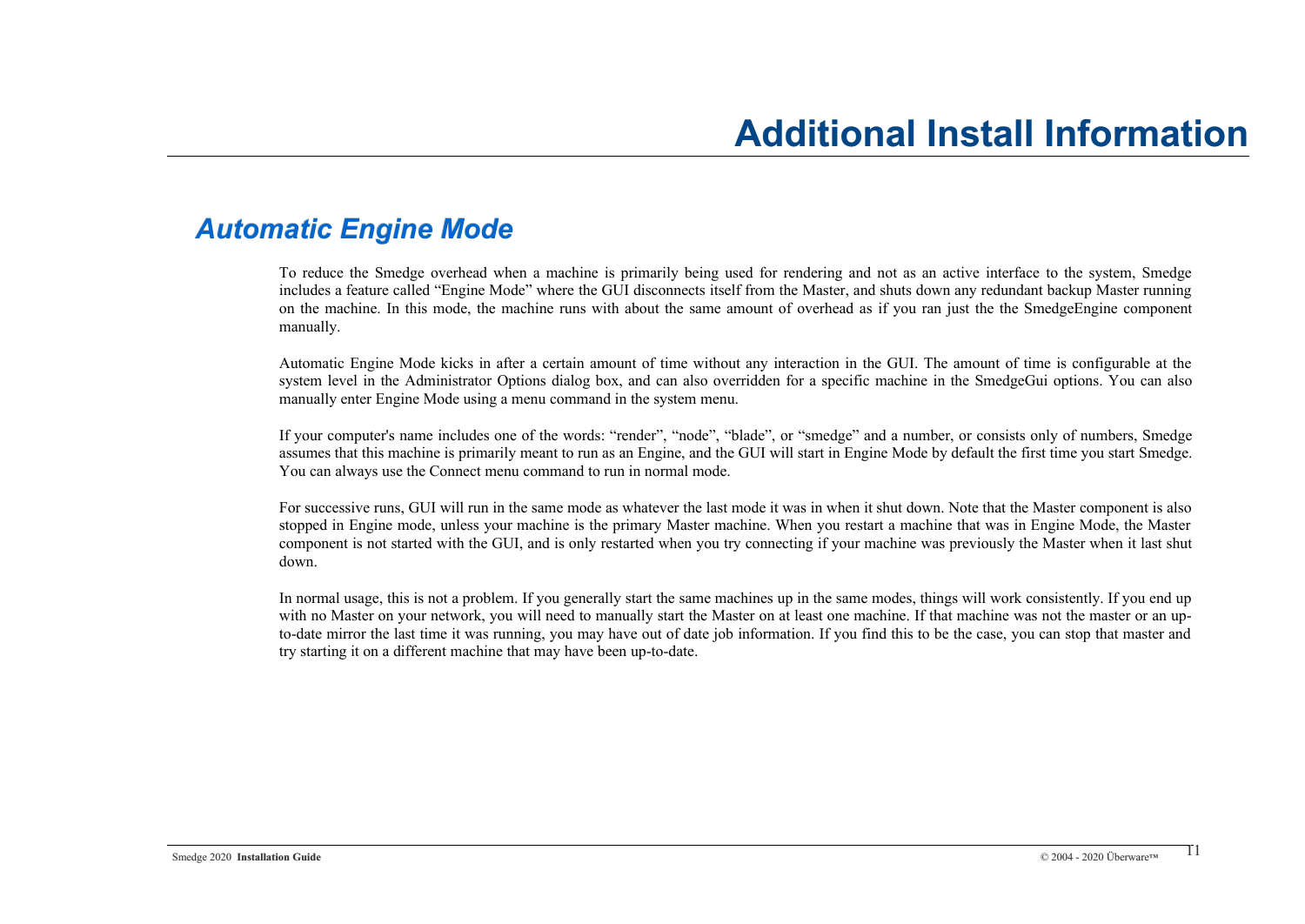# <span id="page-11-0"></span>*Alternate Component Configurations*

By default, Smedge starts with a standard component configuration when you start SmedgeGui (the primary access interface to the system). Normally, each instance of the GUI tries to start an instance of the Master and the Engine on the machine when it starts, all running under the same user account as the original GUI process. This allows every machine to be able to be used for rendering, and allows any machine to take over as the Master for your system at any time.

This configuration is useful in small installations, but may not be optimal for larger setups. You may not want to have certain machines check out Smedge licenses because they are never used for rendering, and you may find that too many Masters on your network can degrade performance. You can configure which components start with the GUI by default for the system using the menu command **System > Components >** 

|                             | <b>Machine Startup Options</b> |                                  |
|-----------------------------|--------------------------------|----------------------------------|
| itart the Engine on startup |                                | Start and stop it with SmedgeGui |
| itart the Master on startup |                                | Start and stop it with SmedgeGui |
| Start Aegis on startup      |                                | Do not start it                  |
| Start Herald on startup     |                                | Do not start it                  |
| art Conspecuts on startup   |                                | Do not start it                  |
|                             |                                |                                  |

**Set System Default Component Startup** (available in Administrator Mode).

This dialog allows you to set how any instance of SmedgeGui that connects to this Master will try to operate, by default. If you set the "Master" not to be started by default, then only the current Master machine will be allowed to start the Master on startup.

You can also specify that the GUI also start some of the extra graphical shell components included with Smedge: Aegis, Herald and Conspectus. It can be useful, for example, to set Aegis to start automatically with the GUI, so that users have a very simple 3 button control to get their machine enabled or disabled for rendering.

You can override these defaults in the SmedgeGui options dialog, or by the command line to start the program. These options are stored per user on the local machine only, and the

command line options will only apply to that instance of the process running on the machine.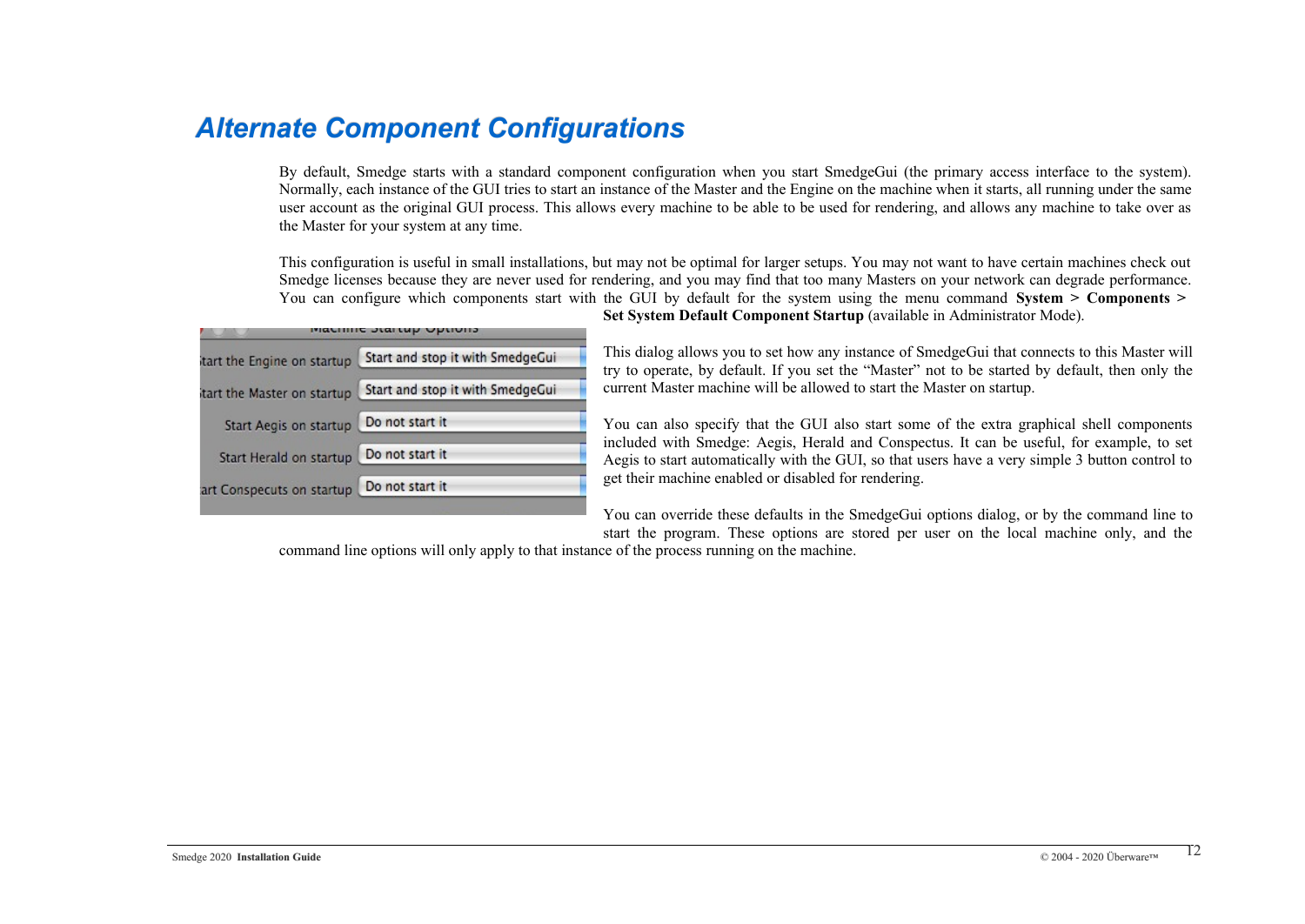# <span id="page-12-1"></span>**Running Smedge Automatically**

# <span id="page-12-0"></span>*Machine Roles*

Smedge defines 3 roles for a computer:

| <b>Master</b> | This is the machine that will manage the system. This machine should not also be<br>both an Engine and a File Server for your network if you can avoid it. |  |
|---------------|------------------------------------------------------------------------------------------------------------------------------------------------------------|--|
| <b>Engine</b> | This is a machine that does the work.                                                                                                                      |  |
|               | <b>Morketation</b> This is an modified that he Smaller installed if it is not markemaine and of the                                                        |  |

**Workstation** This is any machine that has Smedge installed, if it is not performing one of the other roles.

When you run Smedge normally, it automatically starts the Master and the Engine on your machine when you start the GUI, and stops them when you stop the GUI, making each machine able to fulfill any role at any time. This is a simplistic setup that makes it easy to use, but can degrade performance in large deployments by increasing the amount of network overhead that Smedge uses. Additionally, many high performance rendering installations want to optimize the amount of system overhead, running as few processes as necessary.

[Automatic Engine Mode](#page-10-0) can help, and you can configure which components get started automatically with SmedgeGui both by default, and customized for a specific machine (see [Alternate Component Configurations](#page-11-0), above), but these still require that the GUI is started in order to start the other components, whereas running each component automatically can be done without the GUI running at all, and even without logging into the console at all.

Note, however, that running Smedge automatically has disadvantages as well. The most common concerns are the user account that is used to run the process and how the process accesses the shared resources that are required for doing the work. You should pick a user account that is appropriate for running the SmedgeEngine daemon. **Using a system administrator or root user account, which is the default, can be dangerous to your network security and stability if your system is accessed by someone with malicious intent.** The details of making your file server available to a service or daemon is beyond the scope of this document. See your network administrator or IT department.

At an absolute minimum, to make a working Smedge network you need only a single machine running SmedgeMaster, and you only need the SmedgeEngine process on each machine you want to do work. You can run the other shell components on as many or as few machines as you wish. If you have redundant Master systems, they will "mirror" each other, and can take over as Master automatically if needed.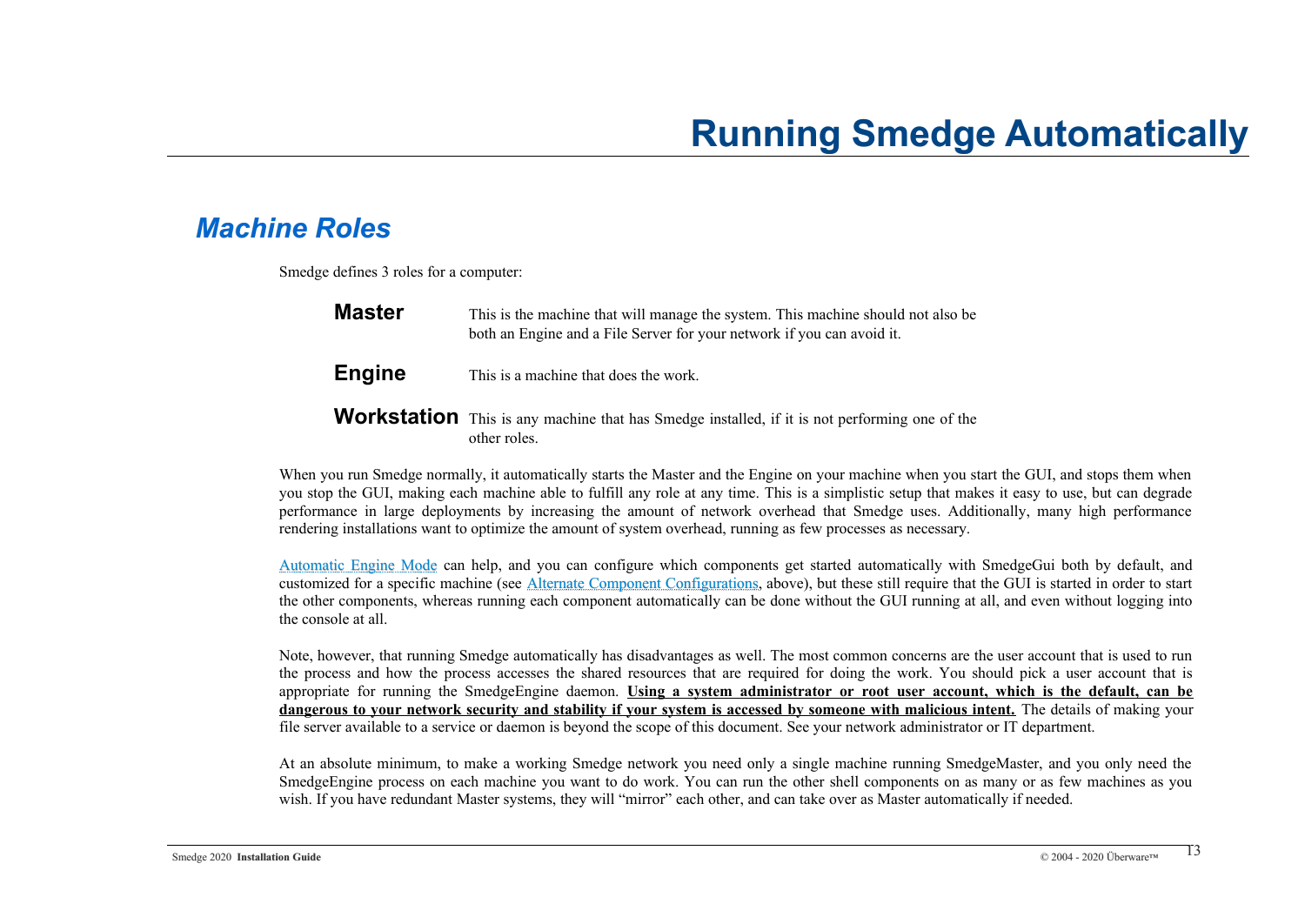# <span id="page-13-0"></span>*Installing services using SmedgeGui*

The easiest way to install Smedge components as services is to use the commands for doing so from the SmedgeGui System menu:

## **System** > **Components** > **Engine Service > Install the Engine Service**

This will install the Engine component, making the machine available to do work automatically from the moment it boots until the moment it shuts down, without a user needing to be logged in. There are minor differences on how this works on each platform:

| Mac            | You will have the opportunity to set the user account and any extra parameters that you want, and you will have the opportunity<br>to authenticate as an administrator in order to install and start the service. |  |
|----------------|-------------------------------------------------------------------------------------------------------------------------------------------------------------------------------------------------------------------|--|
| <b>Windows</b> | You will have the opportunity to set the user account and any extra parameters that you want, but you must be running<br>SmedgeGui as an administrator to successfully install the service.                       |  |
| Linux          | You will not have an opportunity to set the user account or extra parameters and you must be running SmedgeGui as a superuser.                                                                                    |  |

You may see your machine go offline for a bit in the SmedgeGui while you do this. It should come back within a minute or two.

### **System** > **Components** > **Master Service > Install the Master Service**

This will install the Master component, making the machine available to administer the system automatically from the moment it boots until the moment it shuts down, without a user needing to be logged in. There are minor differences on how this works on each platform:

**Mac** You will have the opportunity to set any extra parameters that you want, and you will have the opportunity to authenticate as an administrator in order to install and start the service, but you cannot override the user account. **Windows** You will have the opportunity to set any extra parameters that you want, but you must be running SmedgeGui as an administrator to successfully install the service and you cannot override the user account. Linux You will not have an opportunity to set the user account or extra parameters and you must be running SmedgeGui as a superuser.

You may see your machine get disconnected from the Master while you do this. It should come back within a minute or two.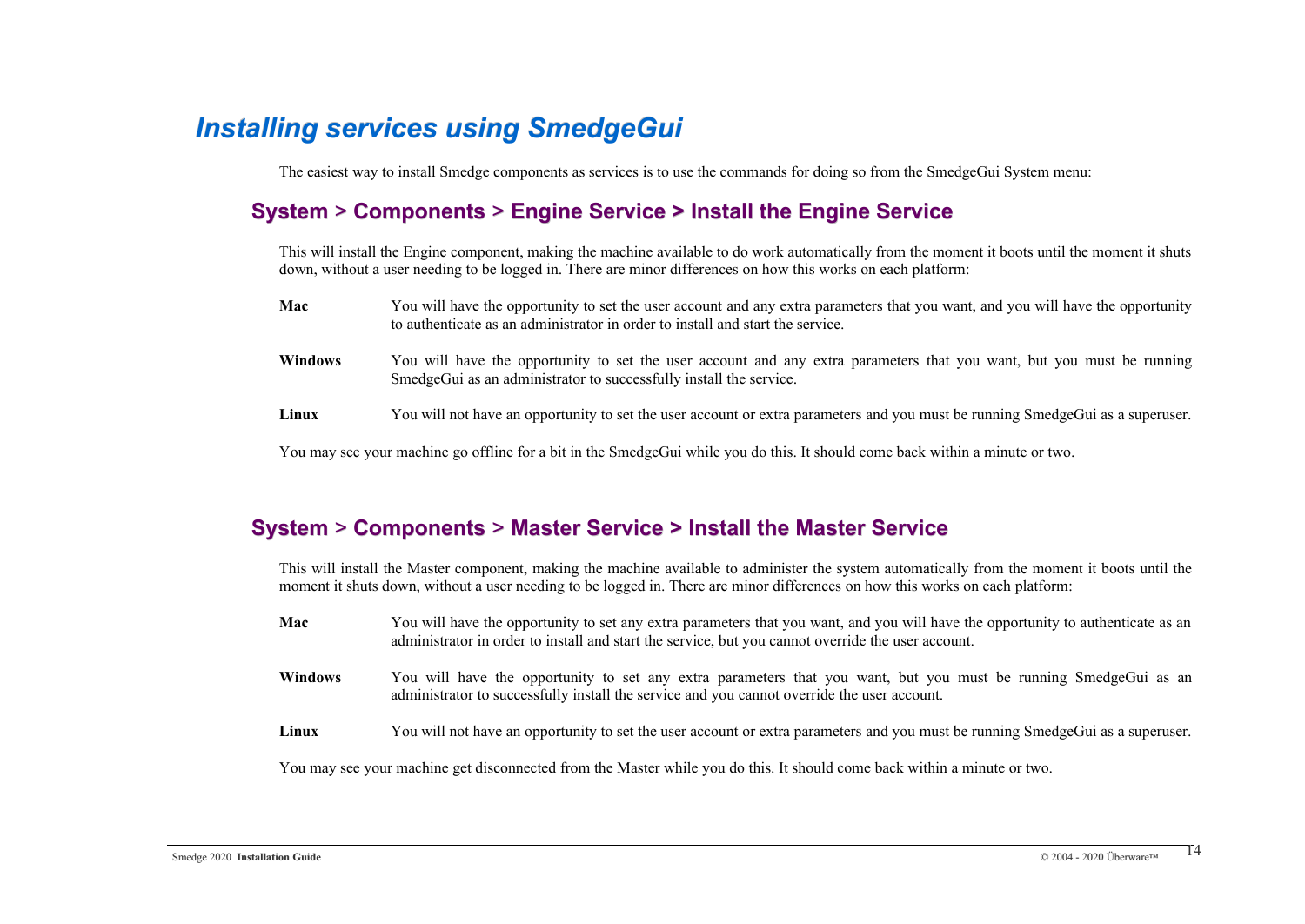## <span id="page-14-0"></span>*Installing services using the system tools*

On Macs, there are a series of utilities in the Utilities folder of the distribution for installing, removing, starting and stopping the daemon components. These scripts are self descriptive about what they do, and take care of 100% of the work, including being able to set the user account, extra parameters and authenticate as a system administrator.

On Windows, there are several batch files in the Utilities folder, along with some supporting programs and data files that are used by the batch files to do their work. The batch files will do all of the work, including optionally creating a default Smedge local user account for your system to use. You must be run the batch files as an administrator for them to work correctly.

On Linux, there are two shell scripts in the Utilities folder that do the work. Run these scripts as a superuser to install the daemons. If you don't supply an argument, it will install (or remove) the engine daemon by default. Otherwise, supply the argument **master** to install or remove the Master as a daemon or the argument **engine** to install or remove the Engine as a daemon.

#### **Other capabilities**

Each platform has its own peculiarities about running applications automatically in the background. For more information, see your system documentation, your system administrator or your IT department. You can also contact your software or hardware support vendor or Uberware technical support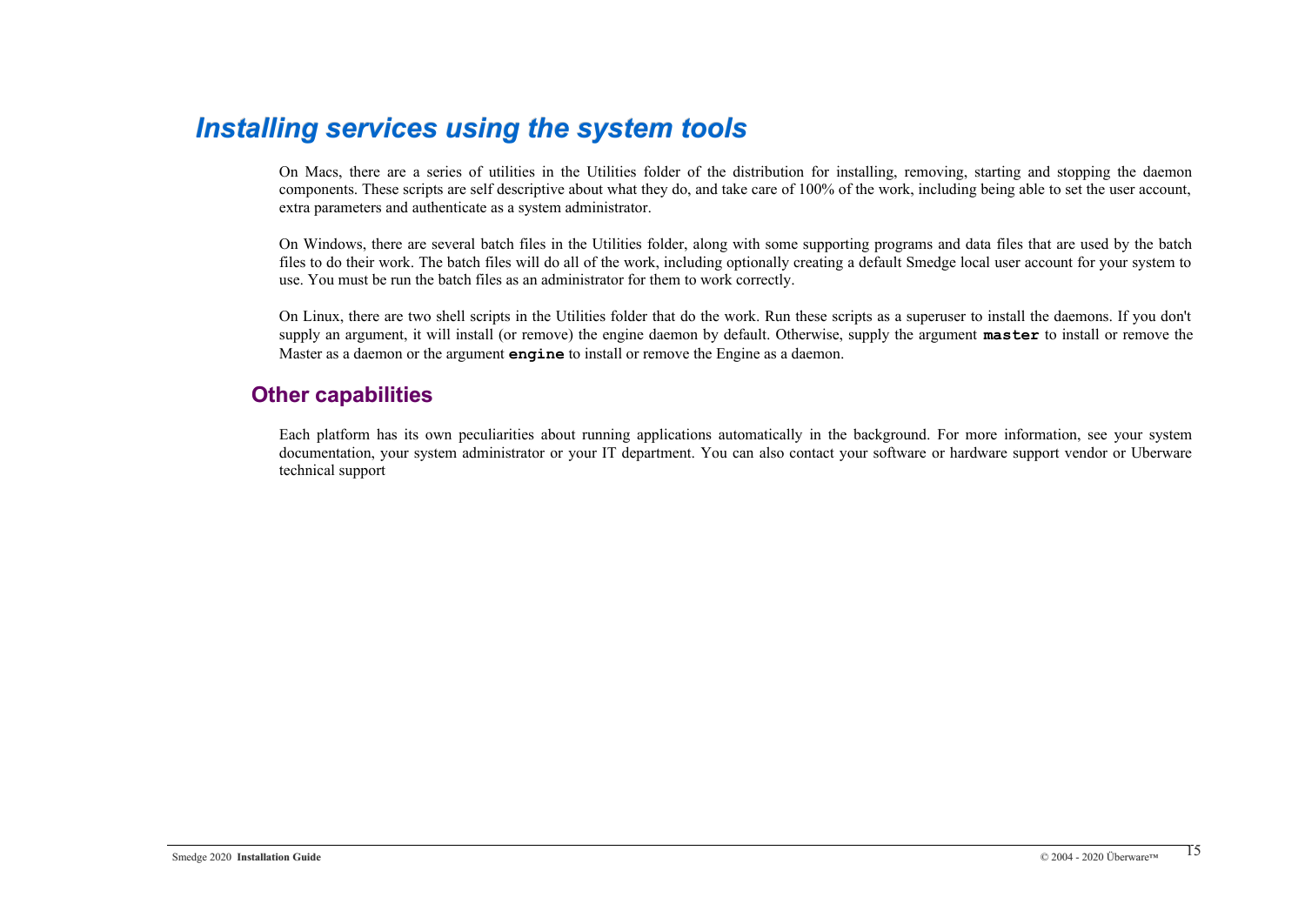# <span id="page-15-2"></span>**Upgrading Smedge**

We always recommend that you install and use the latest version of Smedge, in order to take advantage of improved reliability and new features that may be included. Always be sure to read any release notes or additional information Überware supplies with each new release. There may be changes that would require more complicated upgrade procedures.

# <span id="page-15-1"></span>*From Smedge 2010 or later*

Upgrading from Smedge 2010 or later basically only requires that you overwrite the program files with the new version. In order to allow this, you should shut down all Smedge component processes that are started from the files on disk, so that the files can be overwritten. (If any component is running when you try to do this, the attempt to overwrite the files may fail.)

Smedge 2015 does not allow earlier versions to connect to it. This can make it difficult to know if a machine is still running an old version. We strongly suggest you shut down all Smedge components with a system-wide exit, and upgrade your whole system at one time.

Note that the Windows installer will automatically upgrade Smedge 2010 or later to Smedge 2015, as it is designed to allow upgrades without uninstallation first. It will also try to notify you if any components are still running when you try to run the installation, and can configure your system to finish the upgrade on reboot, if needed.

# <span id="page-15-0"></span>*Upgrading from Smedge 3 or earlier*

When upgrading to a new Smedge version, it is best to perform a system wide shutdown to make sure that the old version does not try to use the machine at the same time. The easiest way to do this is to use the **System** > **System Commands** > **System-Wide Exit** command (you must be in **Administrator Mode** to access this command).

Smedge 2010 and onward is a significant operational change from earlier versions. You may want to uninstall any older versions to avoid confusion, especially because the versions do not interconnect.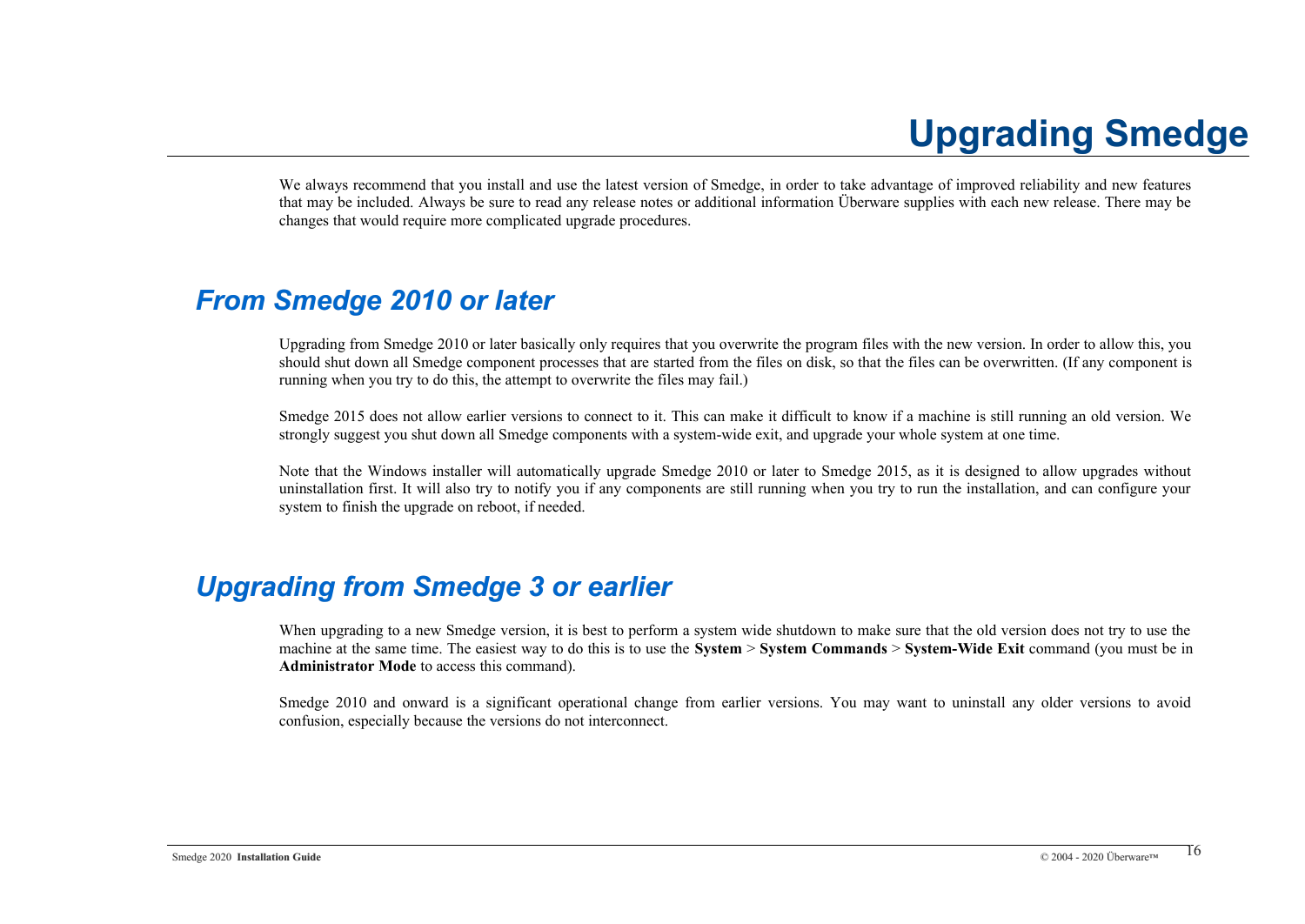## **Forcing clients to connect to a specific Master**

<span id="page-16-0"></span>The best way to manually configure where to find the Master is to use the Connection.ini file. This file can live in any of the default INI file locations. You can configure it in the Smedge Gui using the menu command System > Configure Connection. You can set which machine will be the master, using that machine's name or IP address, and you can also (optionally) change the port to use for communication.

Note that it is also possible to configure the master name and port by command line flags to the processes. See the Administrator manual for more information on INI file loading and on the common command line flags that configure communication.

#### **Services**

If your system has unusual security or control systems for installing and configuring these service or daemons, then the installer may fail to get the processes to actually start. Check for the actual daemon or Service process executable, which will have some variation of the process executable "SmedgeMaster" or "SmedgeEngine" for the Master and Engine, respectively. If you do not see the process executable running on your system, check your system's Service or daemon configuration utility.

### **Firewalls**

You must either disable firewall or port blocking software, or open an exception for all of the Smedge executables. The Smedge Master listens on port 6870 by default, but all other ports are dynamically assigned by the system. If you cannot get SmedgeGui to connect to the Master even with the processes running on the same machine, this is the most likely culprit.

#### **Subnets**

Smedge's automatic location system uses UDP broadcasts, which are generally restricted to the local subnet. To make Smedge able to work across multiple subnets, you will need to force the clients to find the Master manually, following the instructions above.

### **Smedge no longer runs after upgrading**

The most likely cause of this problem is that the Smedge program files were still in use when you ran the installer. This can happen if you have a shared install and not every client that is using the shared install was shut down when you actually ran the installer. If the installer asks you to restart the computer, make sure that you perform the restart. The restart will allow the OS to finish the installation process after no more clients are using the program files. See the After Installation section for more information.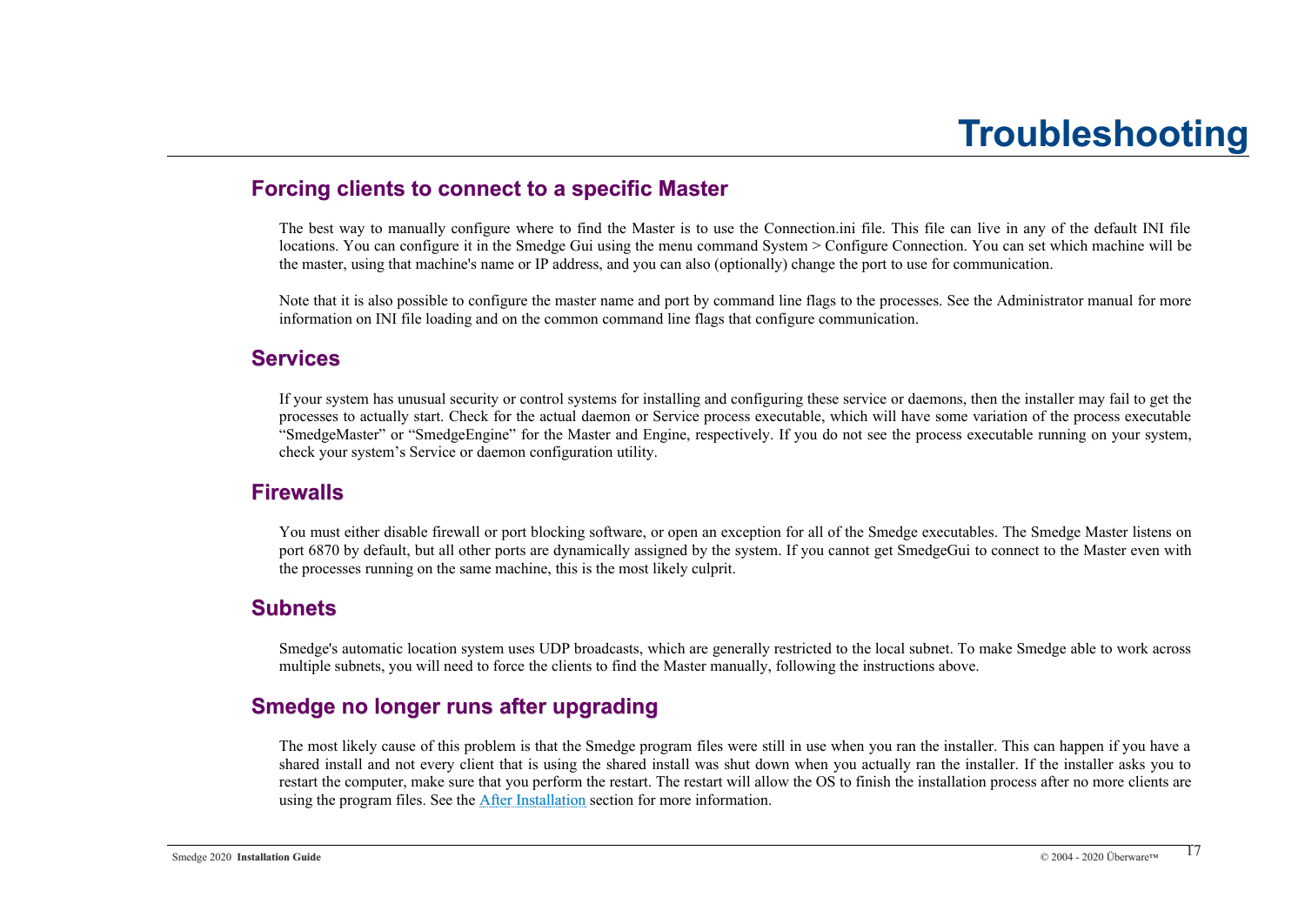#### **Smedge seems to lag, or seems to lose connections regularly**

If you are using your Master as an Engine or as a File Server, or both, it may be overloaded. Try disabling one or more of the processes on this machine, or using another machine to take over one of those tasks. If the Master machine gets overloaded, delays in communication can cause these kinds of behaviors. It's impossible to give an exact number of machines that any specific combination of hardware and software can support as a Master and still also operate as an Engine.

### **The Master running on my Mac is having errors about 'too many open files'**

On some Macs, the default process file limits are quite low (we've seen as low as 256 open files on machines in the wild with default settings from Apple). Because Smedge can have many communication ports open when working on medium to large networks, and network ports count as open files to the operating system, this resource can get exhausted easily. To resolve the problem, increase the maximum open file limit. The exact details depend on how you are running Smedge, but you can use the ulimit tool, change the settings in the launchd.conf file, and/or configure the limit in the Smedge component's daemon plist file. See the OS-X docs for more information on setting the maximum file limit.

#### **Jobs have errors about missing resources**

If you use multiple mapped network drives as part of your work flow, Smedge may not be able to automatically detect all of the required mapped drives. Try using the **Mapped Drive Manager** in SmedgeGui to easily configure the drives that Smedge will need to remap in order to successfully process work.

#### **I cannot see anything in SmedgeGui, and it never connects to the Master**

Make sure that the SmedgeMaster process is running on the Master machine and that there is no firewall software (or hardware) blocking communication (even on the same machine). Also, try giving the components a few seconds to try connecting. If heavy machine load or network traffic causes a connection attempt to time-out, the client will automatically try again every 15 seconds. If none of this helps, please send the MachineLogs folder from the client and from the Master to Uberware technical support, and we will be glad to help diagnose the problem to get you up and running quickly.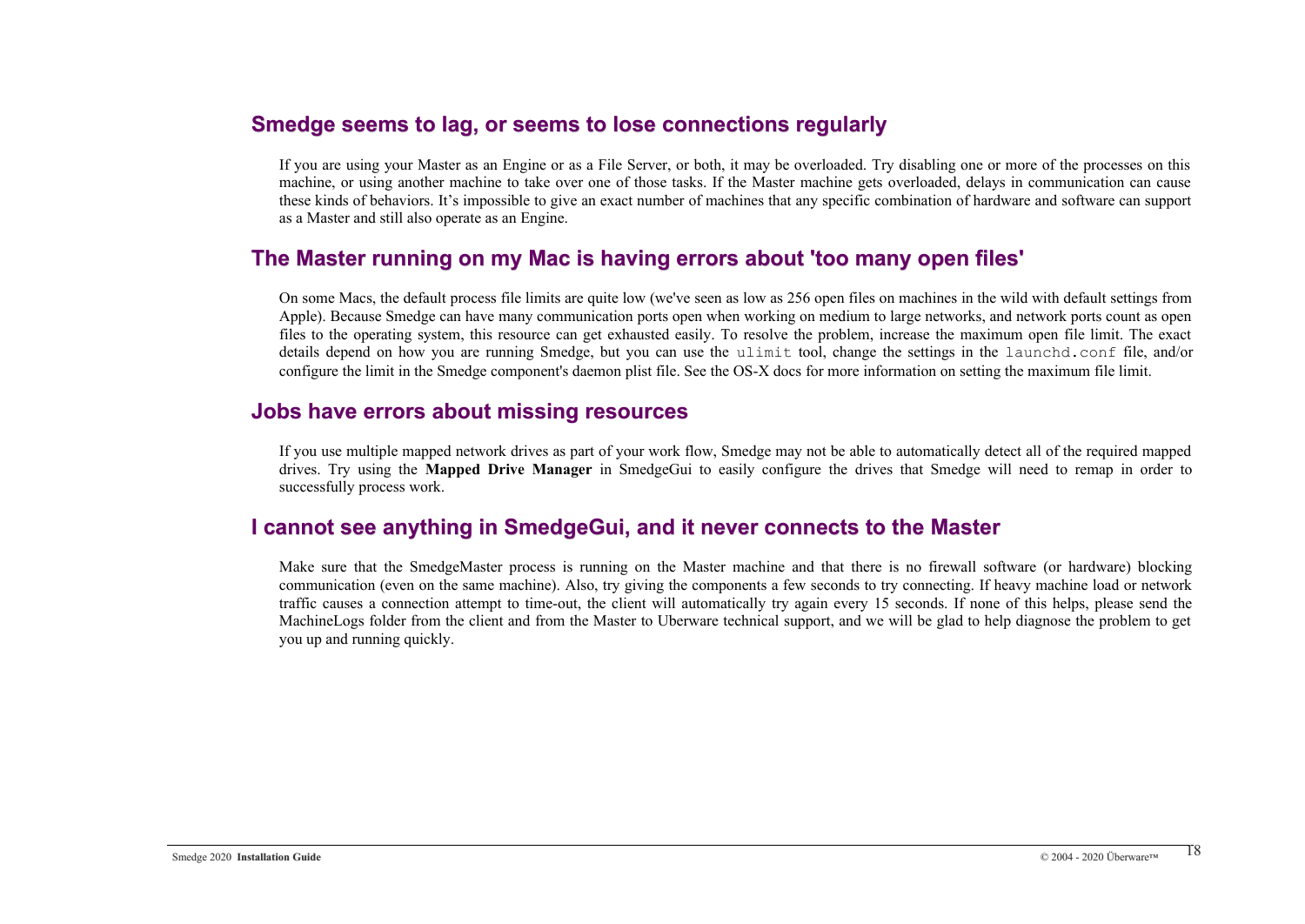# <span id="page-18-0"></span>**Building Smedge from Source**

Because Smedge uses some open source products, we are required by license to make our own source code available to customers. To gain access to the source code, please contact [support@uberware.net](mailto:support@uberware.net). You will be required to sign a confidentiality agreement, to ensure that our own proprietary code is protected.

Building Smedge from source requires building the following dependencies:

| boost     | Boost $C++$ libraries, requires building the regex, system, and thread libraries |
|-----------|----------------------------------------------------------------------------------|
| hwloc     | Portable Hardware Locality library, part of OpenMPI                              |
| wxWidgets | Cross-Platform GUI platform                                                      |
| ZeroMO    | Communication library. Version 4.1 currently.                                    |

There are supporting build scripts to help build most of these dependencies on most platforms, included in the platform sub-folder of the **dist** folder in the Smedge code distribution. The build system depends on some specific environment variables:

| <b>SMEDGELIB</b> | The root folder of the Smedge source code    | /usr/dev/Smedge               |
|------------------|----------------------------------------------|-------------------------------|
| <b>WXWIN</b>     | The path to the wxWidgets base folder to use | /usr/dev/wxWidgets-3.1        |
| <b>WXVER</b>     | The major and minor version of wxWidgets     | 31                            |
| <b>BOOST</b>     | The path to the boost base folder to use     | /usr/dev/boost 1 65 0         |
| <b>HWLOC</b>     | The path to the hwloc base folder            | /usr/dev/hwloc 1.11.6         |
| <b>ZERMQ</b>     | The path to the ZeroMQ base folder           | $\sqrt{usr/dev/zeromq-4.1.6}$ |

Smedge can be built with Visual Studio Express 2012 on Windows, Xcode 7 on Mac, or with any recent GCC version on Linux.

Contact support if you have any trouble getting a dependencies built correctly for Smedge, or are interested in a custom build for alternate hardware or operating systems.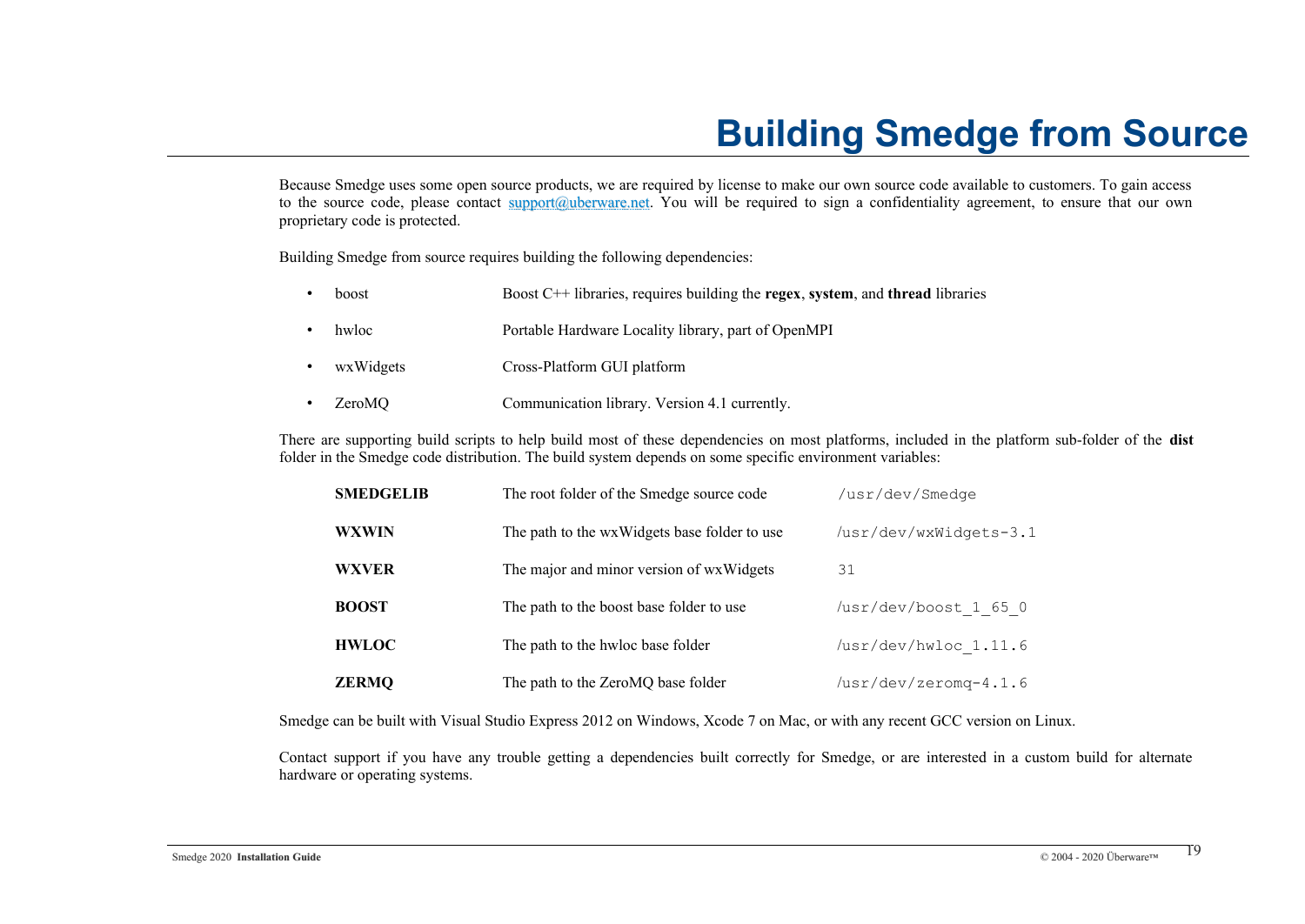# <span id="page-19-0"></span>**Uninstalling Smedge**

On Windows, Smedge integrates with the programs control panel and includes an uninstall script, which can be accessed through the standard control panel, or via the shortcut in the Start menu.

On Linux, use the standard RPM management tools to remove Smedge.

On Mac, you can drag the Smedge app icon to the Trash to remove Smedge.

Uninstalling Smedge cleans up all of the program files and common system data. It will not clean up log files that were generated with your scene files during renders, and it may not clean up log files and preferences in each user's home folder (or equivalent) on each platform.

Smedge only touches the file system, so you can always remove Smedge simply by deleting all of its files.

If you have any questions about removing Smedge, you should contact Überware technical support.